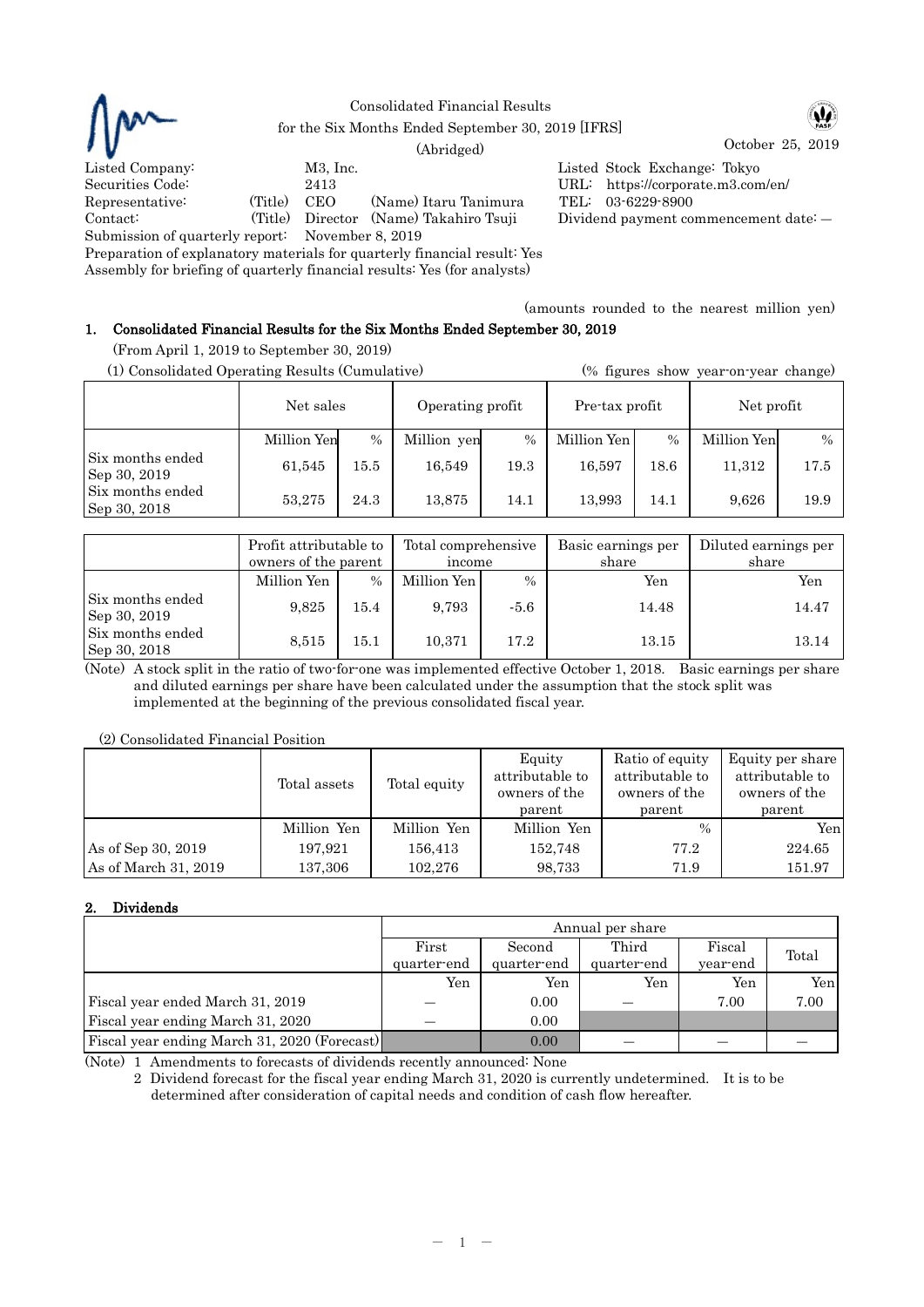## 3. Consolidated Financial Results Forecast for the Fiscal Year Ending March 31, 2020

| $\frac{1}{2}$ . The state of the contract of $\frac{1}{2}$ |           |               |                  |          |                |      |            |               |                     |               |              |
|------------------------------------------------------------|-----------|---------------|------------------|----------|----------------|------|------------|---------------|---------------------|---------------|--------------|
|                                                            |           |               |                  |          |                |      |            |               | Profit attributable |               | Basic        |
|                                                            | Net sales |               | Operating profit |          | Pre-tax profit |      | Net profit |               | to owners of the    |               | earnings per |
|                                                            |           |               |                  |          |                |      |            |               | parent              |               | share        |
|                                                            | Million   | $\frac{0}{0}$ | Million          | $\%$     | Million        | $\%$ | Million    | $\frac{0}{0}$ | Million             | $\frac{0}{0}$ |              |
|                                                            | Yen       |               | Yen              |          | Yen            |      | Yen        |               | Yen                 |               | Yen          |
| Annual                                                     | 130.000   | 15.0          | 35,000           | $13.6\,$ | 35,000         | 13.1 | 24.000     | 12.4          | 22,000              | 12.4          | 32.43        |

(From April 1, 2019 to March 31, 2020)

(Note) 1 Amendments to forecasts of financial results recently announced: None

2 Basic earnings per share has been calculated using 678,406,283 shares, which is the average number of issued shares during the six months ended September 30, 2019.

## ※ Notes

(1) Changes in significant subsidiaries during the period (changes in specific subsidiaries accompanying changes in scope of consolidation): None

(2) Changes in accounting policies and accounting estimates:

- (i) Changes in accounting policies required by IFRS: Yes
- (ii) Changes in accounting policies other than item (i) above: None
- (iii)Changes in accounting estimates: None

(3) Number of shares issued (common stock)

| (i) Number of shares outstanding at the end of the period (including treasury shares) |               |        |  |  |  |
|---------------------------------------------------------------------------------------|---------------|--------|--|--|--|
| As of September 30, 2019                                                              | 678,490,400   | shares |  |  |  |
| As of March 31, 2019                                                                  | 647,957,200   | shares |  |  |  |
| (ii) Number of treasury stock at the end of the period                                |               |        |  |  |  |
| As of September 30, 2019                                                              | 65,002        | shares |  |  |  |
| As of March 31, 2019                                                                  | 65,002        | shares |  |  |  |
| (iii) Average number of shares during the period (cumulative)                         |               |        |  |  |  |
| As of September 30, 2019                                                              | 678,406,283   | shares |  |  |  |
| As of September 30, 2018                                                              | 647, 762, 366 | shares |  |  |  |

(Note) A stock split in the ratio of two-for-one was implemented effective October 1, 2018. The number of shares stated in above items (i) through (iii) have been calculated under the assumption that the stock split was implemented at the beginning of the previous consolidated fiscal year.

※ This quarterly financial report is outside the scope of the review procedures for quarterly financial statements.

※ Explanation of proper use of financial results forecasts, and other special matters

(Caution regarding statements concerning the future)

The forward-looking statements herein are based on information available to the Company and on certain assumptions deemed to be reasonable at the date of publication of this document. They are not intended as the Company's commitment to achieve such forecasts, and actual results may differ significantly due to various factors.

(Explanatory materials for quarterly financial results)

Explanatory materials for quarterly financial results will be posted on our website on Friday, October 25, 2019.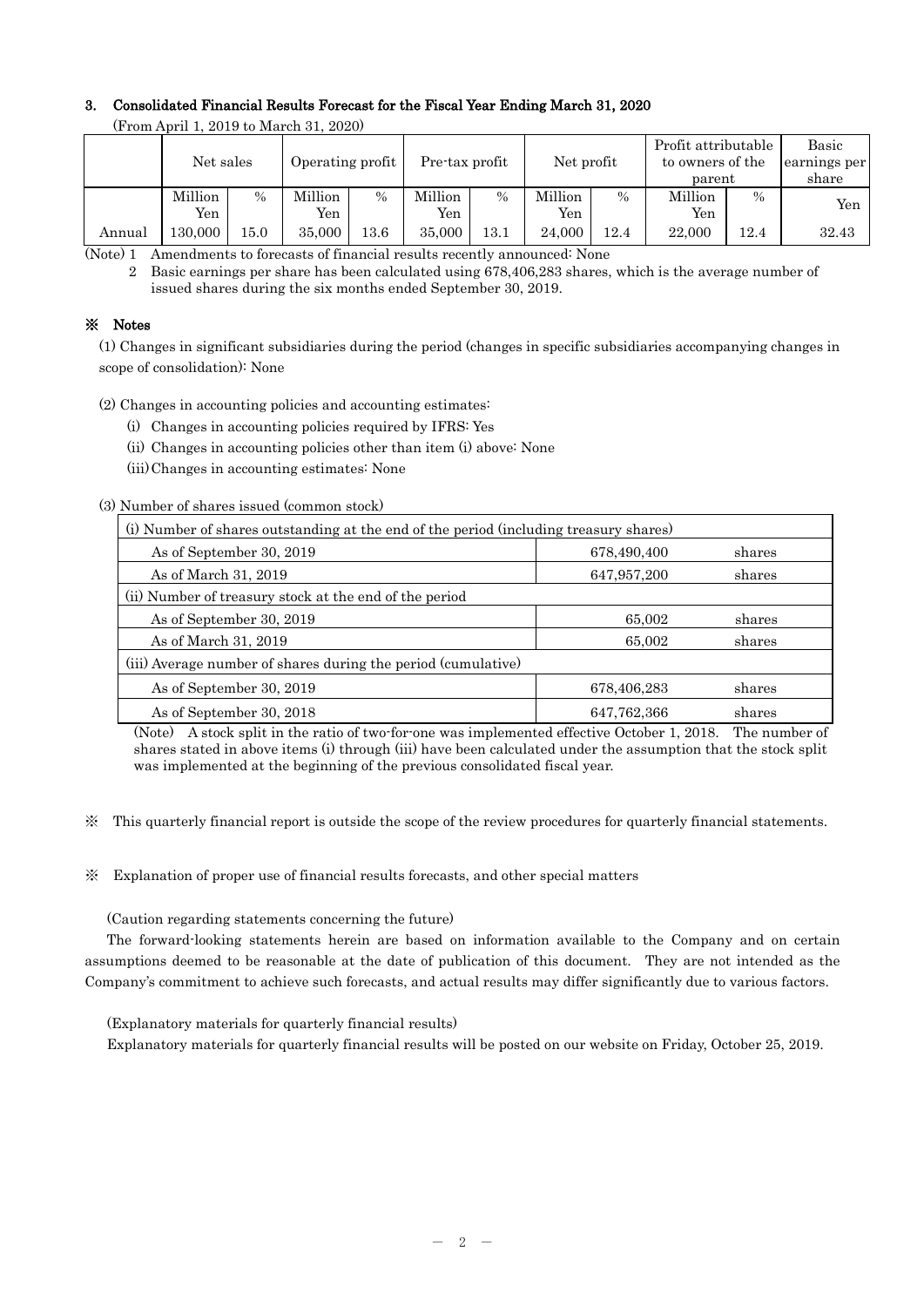#### 1. Qualitative Information on Quarterly Results

#### (1) Explanation of consolidated operating results

In Japan, various services are provided for the 280,000+ physician members via the "m3.com" website designed for medical professionals.

Medical Platform includes services which allow member physicians to proactively receive continuous and frequent information via the "m3.com" platform such as the "MR-kun family" services, marketing research capabilities paneling the physician members, and "QOL-kun" which provides marketing support for non-healthcare related corporates desiring to advertise daily life services to doctors, offering a wide menu range for catering to various agendas and purposes of clients. Additionally, provision of next generation sales reps, or "Medical Marketers," and healthcare advertisement agency services are also being expanded via group companies. An equity-method affiliated company Stream-I, Inc. was established in October 2019, with aim to create therapeutic solutions with areas starting with influenza.

Evidence Solution includes clinical trial related services centered around "Mr. Finder" which excavates institutions and patient participants for clinical studies, large-scale clinical study services, assistance with clinical trial operations provided by CROs, and administrative and operations support across the entire clinical trial process by SMOs, all provided through various group companies.

Career Solution provides job search and placement services for physicians and pharmacists through M3 Career, Inc.

Furthermore, consumer facing services such as the "AskDoctors" (https://www.AskDoctors.jp/) website which connects public users with "m3.com" member physicians for answers to daily health questions, healthcare professional education such as national examination preparatory services provided by TECOM Corporation, and LINE Healthcare Corporation established with LINE Corporation to provide online healthcare business, are all being expanded.

In Overseas, the U.S. portal website, "MDLinx," designed for healthcare professionals, continues to expand its member network based services catering towards pharmaceutical companies, as well as its career support services for physicians and clinical trial support services. In Europe, the "Doctors.net.uk" U.K. portal website is expanding services for pharmaceutical companies, along with pharmaceutical database services offered by the Vidal Group in France, Germany, and Spain. Weda S.A.S., a French company providing "WEDA," a cloud based electronic medical chart system, was consolidated in September 2019. In China, the portal website designed for healthcare professionals has topped 2.5 million physician registrations, and is expanding healthily. We have also launched a joint venture in India.

Additionally, membership and panel participation at websites operated by M3 group starting with Japan, U.S., Europe, China, and Korea, now totals over 5.5 million physicians, enabling provision of marketing research services that span across a global scale.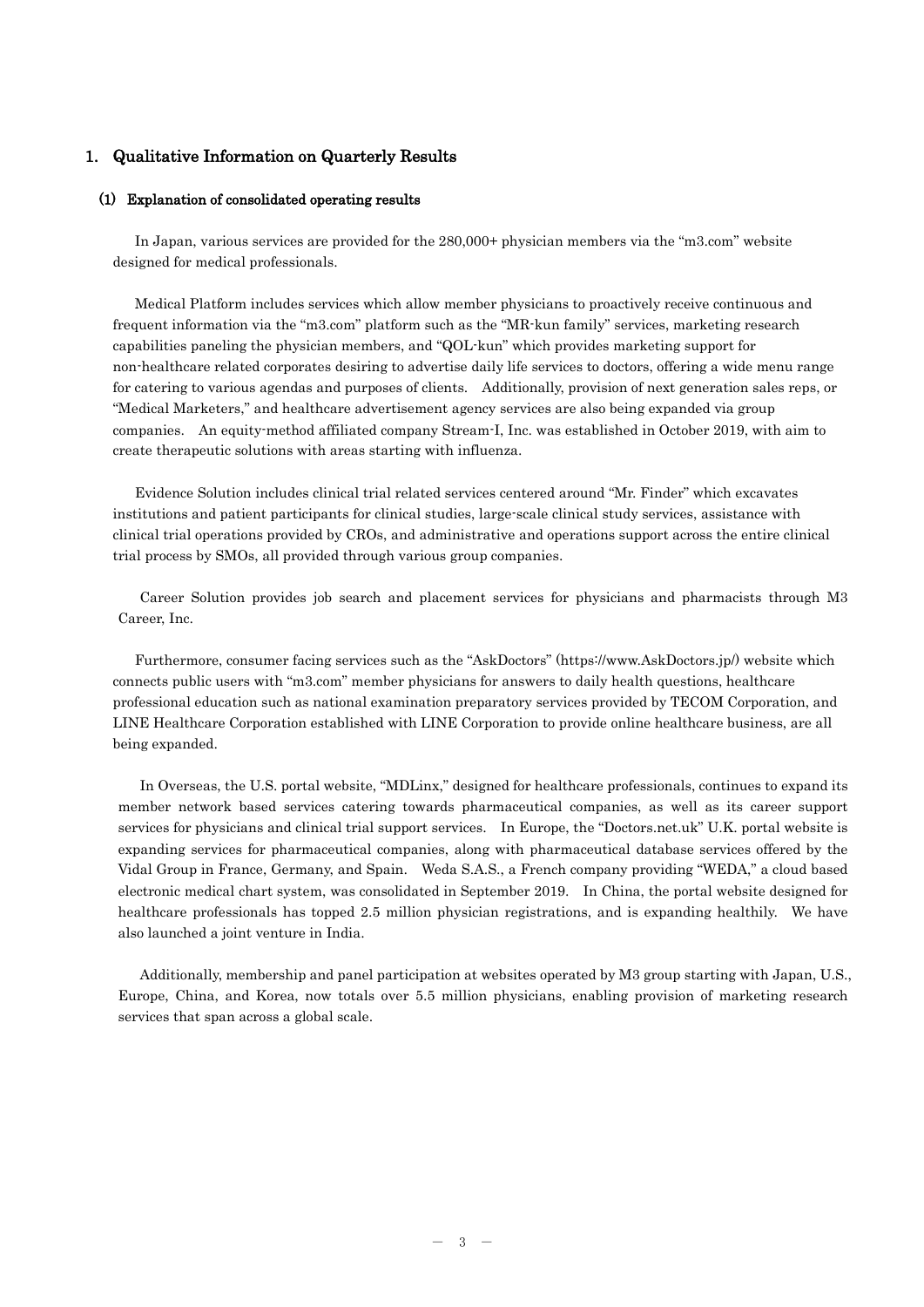| Consolidated quarterly results for the second quarter (cumulative) is as below. | (Unit: Million Yen)                                                                   |                                                                                         |                              |          |                                                                                             |
|---------------------------------------------------------------------------------|---------------------------------------------------------------------------------------|-----------------------------------------------------------------------------------------|------------------------------|----------|---------------------------------------------------------------------------------------------|
|                                                                                 | Six months ended<br>Sep 30, 2018<br>(April 1, 2018 to<br>Sep 30, 2018,<br>cumulative) | Six months ended<br>Sep 30, 2019<br>$(April 1, 2019$ to<br>Sep 30, 2019,<br>cumulative) | Second quarter<br>comparison |          | (Reference)<br>Previous consolidated<br>fiscal year<br>(April 1, 2018 to<br>March 31, 2019) |
| Net sales                                                                       | 53,275                                                                                | 61,545                                                                                  | $+8,270$                     | $+15.5%$ | 113,059                                                                                     |
| Operating Profit                                                                | 13,875                                                                                | 16,549                                                                                  | $+2,674$                     | $+19.3%$ | 30,800                                                                                      |
| Pre-Tax Profit                                                                  | 13,993                                                                                | 16,597                                                                                  | $+2,604$                     | $+18.6%$ | 30,942                                                                                      |
| Net Profit                                                                      | 9,626                                                                                 | 11,312                                                                                  | $+1,686$                     | $+17.5%$ | 21,346                                                                                      |

| (Segment results)                           |                   |                                                                                       |                                                                                       | (Unit: Million Yen)          |           |
|---------------------------------------------|-------------------|---------------------------------------------------------------------------------------|---------------------------------------------------------------------------------------|------------------------------|-----------|
|                                             |                   | Six months ended<br>Sep 30, 2018<br>(April 1, 2018 to<br>Sep 30, 2018,<br>cumulative) | Six months ended<br>Sep 30, 2019<br>(April 1, 2019 to<br>Sep 30, 2019,<br>cumulative) | Second quarter<br>comparison |           |
| Medical Platform                            | Segment Net Sales | 18,403                                                                                | 22,269                                                                                | $+3,866$                     | $+21.0%$  |
|                                             | Segment Profit    | 6,134                                                                                 | 7,404                                                                                 | $+1,270$                     | $+20.7%$  |
| Evidence Solution                           | Segment Net Sales | 10,975                                                                                | 10,739                                                                                | $-236$                       | $-2.2%$   |
|                                             | Segment Profit    | 2,764                                                                                 | 2,209                                                                                 | $-555$                       | $-20.1%$  |
|                                             | Segment Net Sales | 7,711                                                                                 | 8,760                                                                                 | $+1,048$                     | $+13.6%$  |
| Career Solution                             | Segment Profit    | 2,750                                                                                 | 3,150                                                                                 | $+400$                       | $+14.5%$  |
|                                             | Segment Net Sales | 11,778                                                                                | 13,977                                                                                | $+2,199$                     | $+18.7%$  |
| Overseas                                    | Segment Profit    | 1,553                                                                                 | 2,667                                                                                 | $+1,114$                     | $+71.7%$  |
| Other Emerging                              | Segment Net Sales | 5,640                                                                                 | 7,140                                                                                 | $+1,501$                     | $+26.6%$  |
| <b>Businesses</b>                           | Segment Profit    | 665                                                                                   | 902                                                                                   | $+237$                       | $+35.6%$  |
|                                             | Segment Net Sales | (1,232)                                                                               | (1,340)                                                                               |                              |           |
| Adjustment                                  | Segment Profit    | (8)                                                                                   | 217                                                                                   |                              |           |
| Profit associated with business combination |                   | 17                                                                                    |                                                                                       | $-17$                        |           |
|                                             | Net Sales         | 53,275                                                                                | 61,545                                                                                | $+8,270$                     | $+15.5\%$ |
| Total                                       | Operating Profit  | 13,875                                                                                | 16,549                                                                                | $+2,674$                     | $+19.3%$  |

#### 1) Medical Platform

In addition to the expansion of various existing services, contribution from newly consolidated group companies produced Medical Platform segment sales totaling 22,269 million yen, higher by 21.0% year on year. Upfront investments aimed for future growth such as new business initiatives and fortification of the marketing service teams have raised SG&A mainly around personnel costs, however, Medical Platform segment produced profits of 7,404 million yen, higher by 20.7% year on year. Investment in branch expansion for the new business Y's has impacted profits negatively by 215 million yen; profit growth for the segment would otherwise have been 24.2% year on year.

### 2) Evidence Solution

The CRO business maintained healthy progress, however, ending of large scale projects resulted in total sales of 10,739 million yen, lower by 2.2% year on year. Segment profit ended at 2,209 million yen, lower by 20.1% year on year.

## 3) Career Solution

Increase in physician and pharmacist user demand expanded business to produce segment sales of 8,760 million yen, an increase of 13.6% versus previous year. Profits amounted to 3,150 million yen, an increase of